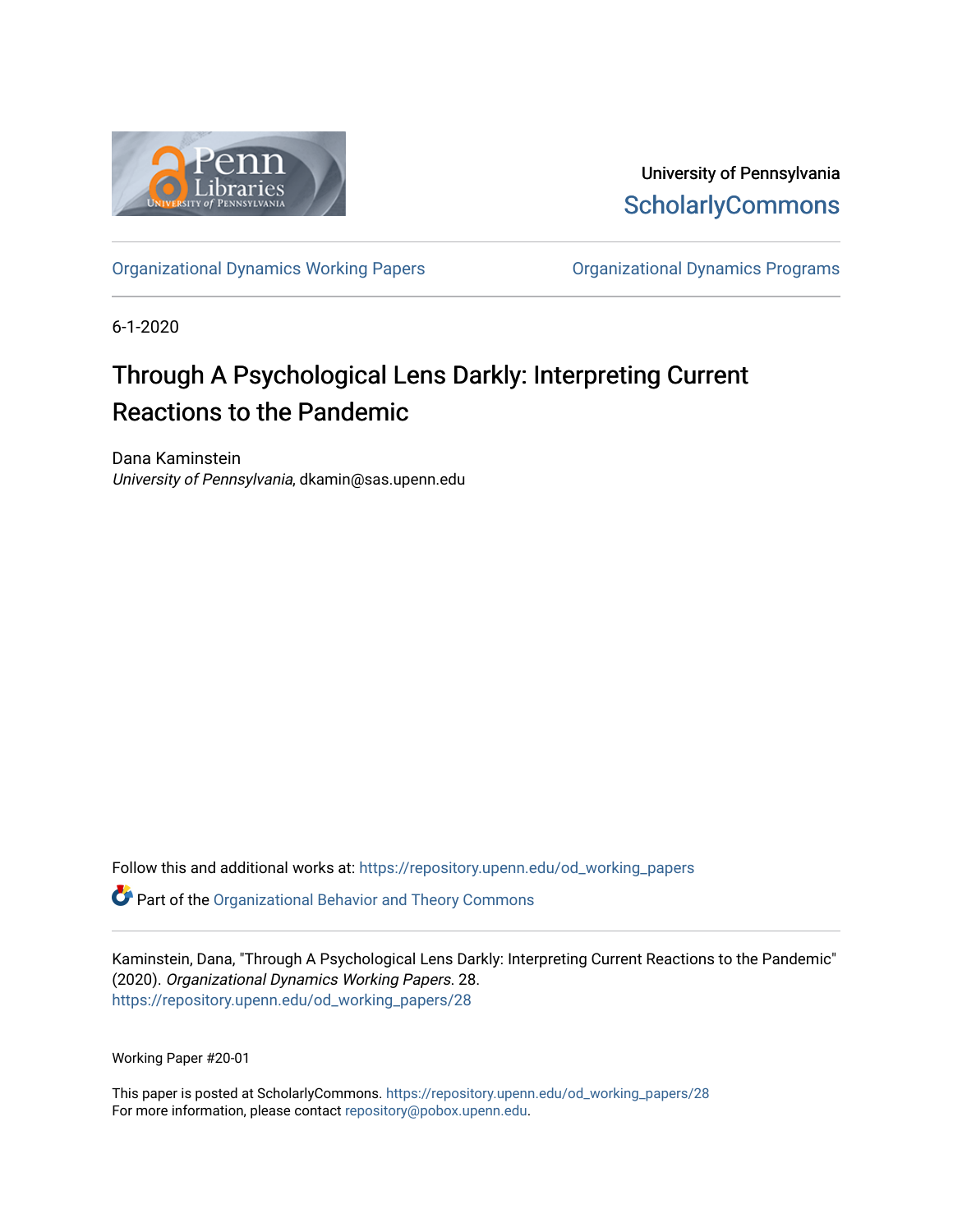# Through A Psychological Lens Darkly: Interpreting Current Reactions to the Pandemic

#### Abstract

As the global pandemic of COVID-19 expands, it is worthwhile to understand some of the features of past pandemics and the ways in which current behaviors replicate previous societal dysfunctions during times of disease crisis. Pandemics: A Very Short Introduction by Christian W. McMillen offers an excellent overview of plagues and pandemics throughout history, including smallpox, malaria, cholera, tuberculosis, and Influenza, and serves as a jumping-off point for this paper's discussion of current reactions to COVID-19. This paper looks at similarities between societal responses to our current pandemic and past reactions to plagues and pandemics as viewed through a psychological lens. The world's lack of preparedness for the Covid-19 pandemic, despite ample warnings, is interpreted as a combination of denial and magical thinking. Plague as hoax and punishment are viewed as examples of flight behavior. The rebellion against the current pandemic and increased belief in pseudoscience are interpreted as fight behavior. The current ways of coping with the pandemic that are inappropriate and dysfunctional are seen as desperate psychological measures employed to avoid coping honestly with anxiety, fear, feelings of impotence, and uncertainty. The article ends with a brief discussion about how the poor and oppressed always suffer the most during plagues and pandemics.

#### Keywords

pandemic, Covid-19, reaction to pandemic, flight behavior, fight behavior, anxiety, fear, magical thinking, denial

#### **Disciplines**

Organizational Behavior and Theory

#### **Comments**

Working Paper #20-01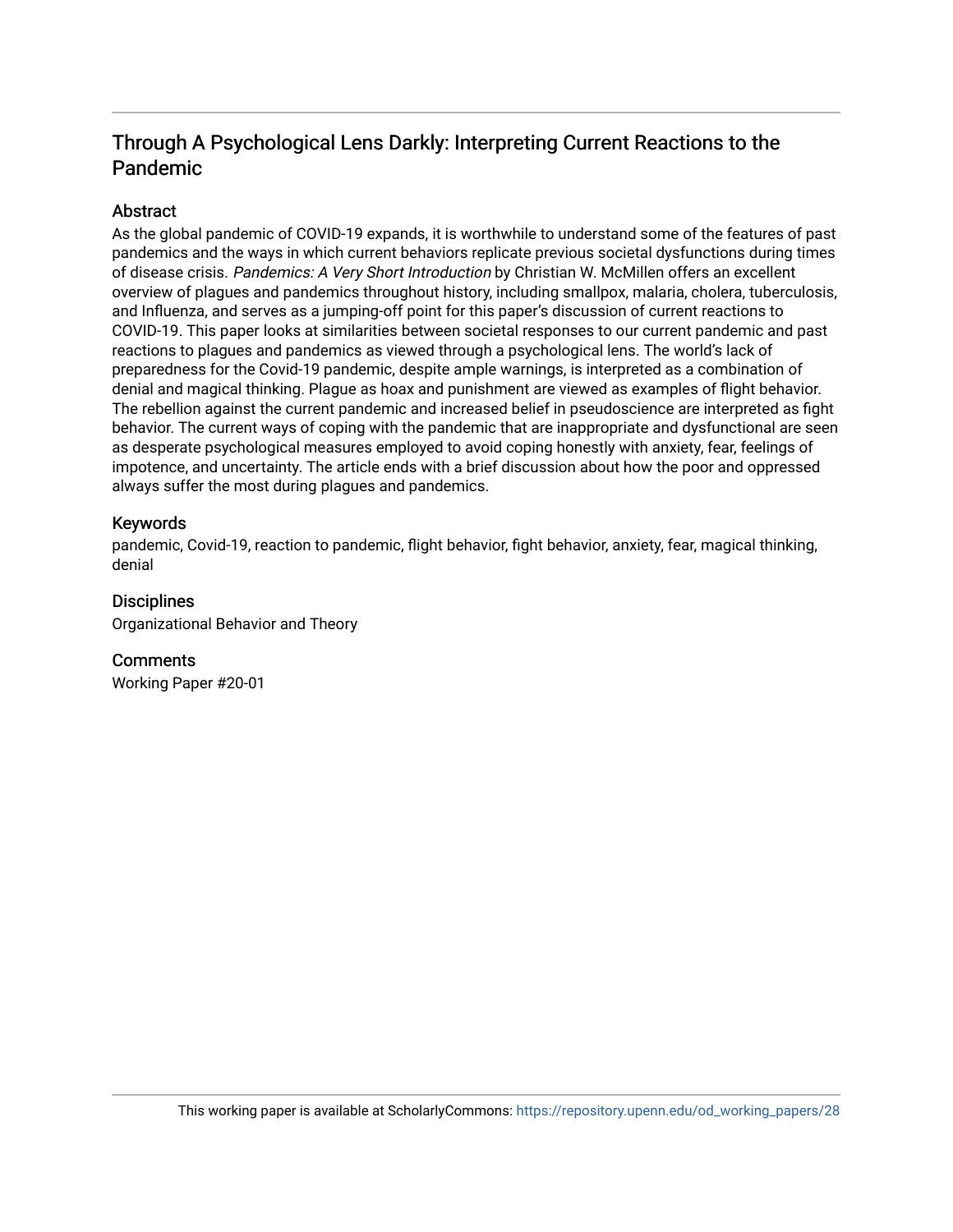## **Through A Psychological Lens Darkly: Interpreting Current Reactions to the Pandemic**

Dana Kaminstein, Ph.D. June 2020 Affiliated Faculty, Organizational Dynamics Liberal and Professional Studies, School of Arts & Sciences University of Pennsylvania

Reading history has often served as a way to anchor my understanding of current crises. Although the overused phrase, "those who do not know history are condemned to repeat it," often reverberates in my head, understanding current events is not nearly as simple as looking at past events. Although I agree with Freud's elucidation of the "repetition compulsion," I would note that we keep enacting variations on our repetitive ways. Reading a little about the history of pandemics has helped me to put some of what is happening in the U.S. into perspective, identifying some new dysfunctions, along with those that keep getting recycled from the past. These thoughts and reactions focus on how the history of previous pandemics can shed light on what is happening in the U.S. at present; I do not claim that they are in any way comprehensive. They are based on reading *Pandemics: A Very Short Introduction* by Christian W. McMillen.

There are numerous books on the history of pandemics, and I chose *A Short Introduction to Pandemics* in order to get an overview. Oxford University Press publishes over 200 short introductions to a wide variety of fields and issues. These are always well and thoughtfully written and provide an excellent initial guide to the subject matter that they cover.

Some of the questions that concerned me as I began reading were:

- How common are plagues and pandemics?
- Are the reactions to the pandemic in the U.S. similar to reactions to previous pandemics in other parts of the world?
- What is producing some of the paranoid and bizarre behavior in national leaders and other citizens in the U.S.?

The Short Introduction covers:

• Plagues – The first plague to appear in the historical record occurred in 541 BC in the Egyptian port city of Pelusium. For the next two hundred years at least a dozen separate plagues visited Europe and the Near East. Plagues continued to affect the Middle East, East Asia and the Roman world for the next one thousand years. We don't know much about these plagues or their death toll. Based on contemporary records, we know that Europe was regularly besieged by plagues from 1300 AD on. The author notes that "people who lived through the Black Death reacted in numerous ways; they tried to explain the catastrophe; they reeled in horror; they ran away; they blamed outsiders" (McMillen, 2016, p. 13). When plagues ravaged Italy, France and England in the 1700's, "Fear of the plague and fear of the poor went hand in hand" (McMillen,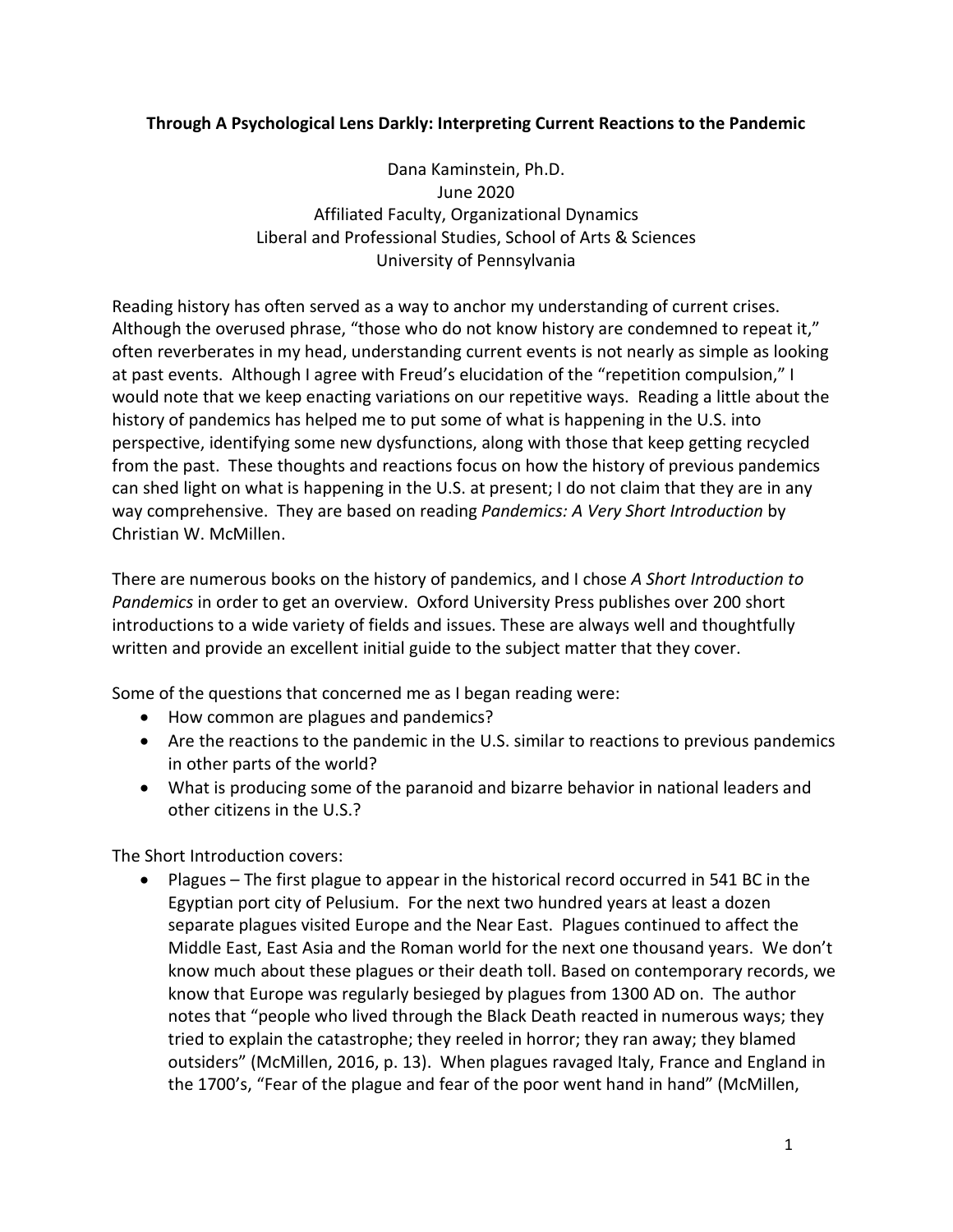2016, p. 21). Plague has been a regular feature of life for centuries, and there are still outbreaks such as those in the 1990's in India.

- Smallpox In the 18<sup>th</sup> century in Europe it is estimated that 400,000 people died from the disease. It is estimated that Smallpox has killed 500 million people in the last 100 years of its existence. In 1980 the World Health Organization declared the world Smallpox-free. [(See also Riedel, 2005)]
- Malaria It is possible that malaria existed in "our hominid ancestors five million years ago" (McMillen, 2016, p. 45). The disease occurs in tropical and sub-tropical climates. In 2017 it is estimated that Malaria infected 219 million people causing 435,000 deaths globally (Talapko, et al., 2019).
- Cholera "Though cholera had been present in India since at least the eighteenth century, the 1817 epidemic, because of its size and severity, is conventionally thought of as the beginning of cholera's history as a globetrotting pandemic disease" (McMillen, 2016, p. 60). It is estimated that every year there are 1.3 million to 4.0 million cases of cholera and 21,000 to 143,000 deaths (WHO, 2019).
- Tuberculosis –

TB flourished when people settled down and began living together about ten thousand years ago" (McMillen, 2016, p. 73). "TB did not rise up and suddenly snuff the life out of millions like plague; it worked slowly. No one thought it the wrath of God, divinely sent to rout sin and sinners. Unlike cholera, its symptoms are not especially dramatic. One is not suddenly overwhelmed with TB, dead or alive in a matter of hours after disgorging one's bodily fluids. TB works insidiously, initially unseen. TB did not inflame the press and public like cholera did in the nineteenth century, nor did it arouse people to massacre others as plague did. Yet TB was responsible for more death than either of these diseases (McMillen, 2016, p. 74).

"TB remained a disease of the poor. In New York, the large immigrant populations inhabited crowded, poorly ventilated buildings" (McMillen, 2016, p. 81). In 1900 it was estimated that the death rate for white Americans was between 190 to 200 per 100,000, for Black Americans it was estimated the death rate was 400 per 100,000 (TBFACTS ORG, 2020).

- Influenza "The influenza that swept across the globe in two waves in 1918 and a third in 1919 was the worst pandemic in history since the Black Death" (McMillen, 2016, p. 89). The World War I pandemic killed at least fifty million people. "The demographic effects were staggering. Half a billion people—a third of the world's population—were infected" (McMillen, 2016, p. 90).
- HIV/AIDS "The arrival of HIV/AIDS was the end of the age of hubris. Any bluster about the death of infectious disease by the hand of biomedicine or hope of living in a world free of pestilence disappeared as it became clear that HIV/AIDS was a new infectious disease thriving in a world thought to be on the verge of being free of such menaces" (McMillen, 2016, p. 103). "HIV/AIDS has now killed nearly thirty million and infected nearly seventy-five million people worldwide" (McMillen, 2016, p. 104).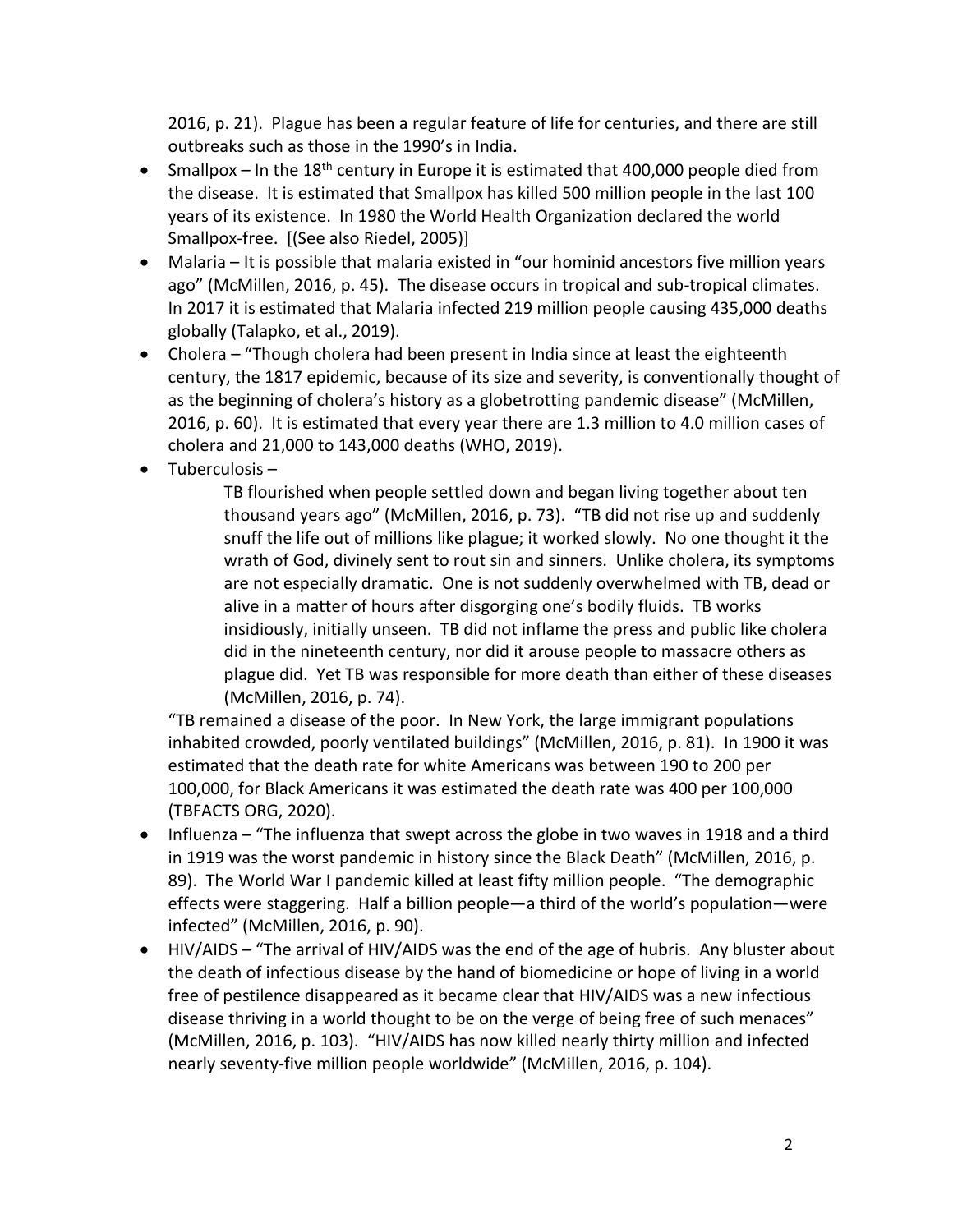• SARS (2002-2004), H1N1 (2009), Ebola (2014-2016). This book does not cover these pandemics in any detail, but they are important to include as they indicate our lack of awareness about what would soon become an unwelcome presence around the globe.

#### Reactions To The Covid-19[1](#page-4-0)

This book, as have many other sources, indicates how ill prepared we were for the current pandemic. This despite the fact that, "Pandemics have been a regular feature of human history since the sixteenth century" (McMillen, 2016, p. 93). It is somewhat ominous to read the author's assessment of our current level of preparedness, written in 2016. "…[W]e are probably no better able today to anticipate and prevent the emergence of pandemic influenza than 5 centuries ago, as shown by the completely unexpected emergence of the 2009 novel H1N1 pandemic virus" (McMillen, 2016, p. 95).

The world's lack of preparedness for a pandemic, given, SARS, H1N1 and Ebola, makes me wonder about the deeper causes of this lack of preparedness. Although leaders have sought to blame WHO, China, and Trump, the reasons for this lack of preparedness have to do with a psychological defense mechanism that is likely as old as the human race. Denial allows us to ward off our awareness of events, issues, and feelings that are too difficult to acknowledge. It is puzzling that although we develop elaborate plans to evacuate buildings, towns, and cities in case of fire, hurricanes, earthquakes, etc. there were few plans in place for a pandemic. Perhaps we were overconfident in modern medicine, believing that medicine could quickly deal with anything that came along. McMillen (2016) sees this as the case in England in 1918 as he explains the muted response to the influenza.

Public health officials urged calm. This, combined with their overconfidence in modern medicine, led them to downplay the severity of the pandemic. Publications like the British Medical Journal counseled silence and inaction: one editorial said, 'When epidemics occur, death always happen. Would it not be better if a little more prudence were shown in publishing such reports instead of banking up as many dark clouds as possible to upset our breakfasts?' An editorial in the Manchester Guardian echoed this sentiment: 'Terror is a big ally of the influenza, and if the public state of mind can be steered out of the channel of a fright a long, long step will have been taken to conquer the epidemic'. (McMillen, 2016, p. 97)

"In Italy (1918), civil authorities forced the country's most influential newspaper, Corriere della Sera, to stop publishing the death toll as fear and anxiety mounted" (p. 99).

Our lack of preparedness, in the face of what was overwhelmingly likely to occur, speaks of more than simple denial. I think it indicates a belief that it won't affect us, that we are either too rich, too healthy, too exceptional, too over-confident, or too lucky for it to impact us. The

<span id="page-4-0"></span> <sup>1</sup> Covid-19 is a disease caused by SARS-CoV-2 a new type of coronavirus.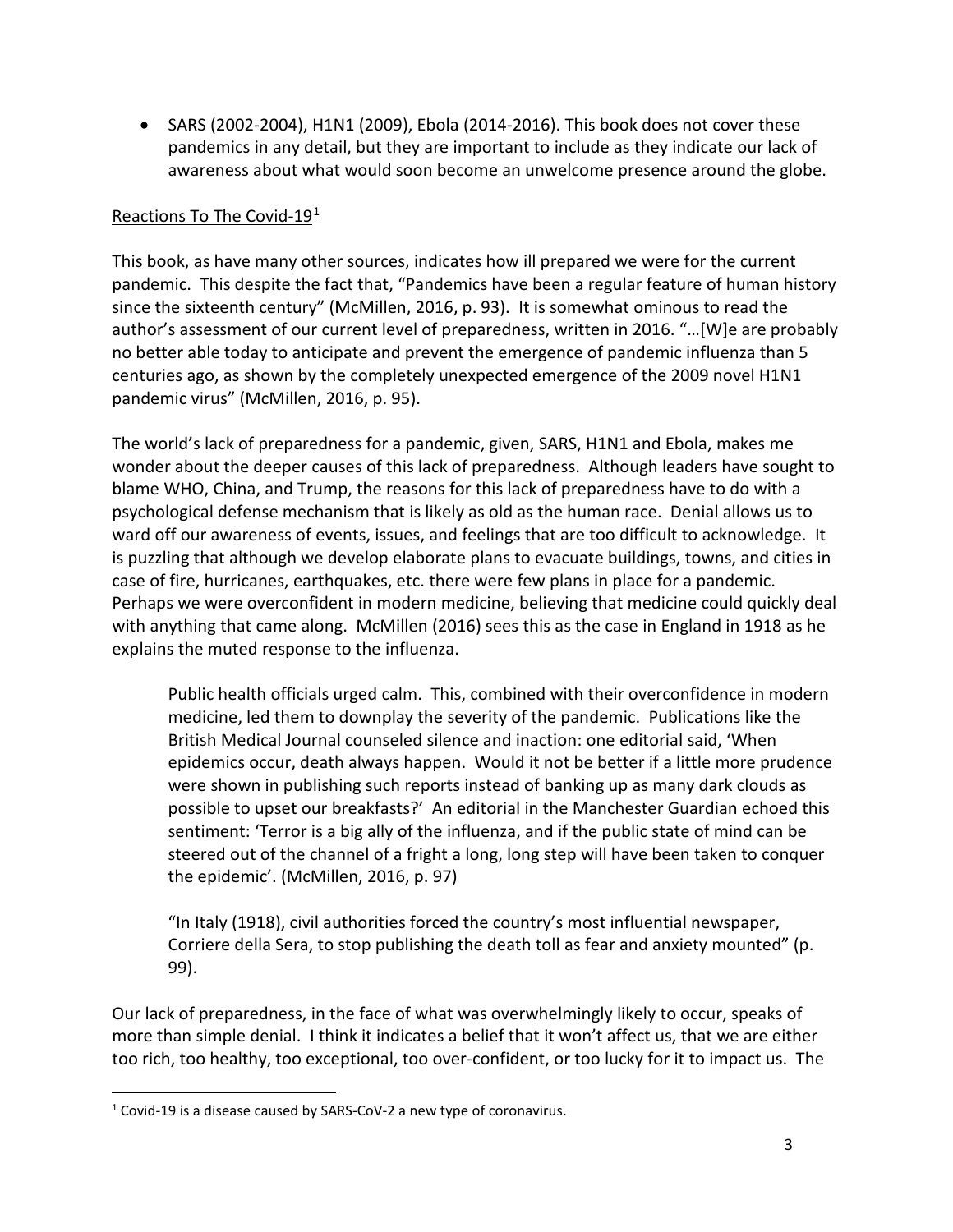President of Brazil believes he cannot be infected by the coronavirus because he is an athlete (Friedman, 2020). This type of response goes beyond exceptionalism, though, and it may indicate something similar to the stage adolescents go through: believing for a time that they are invincible. In the U.S. it seems to indicate a disconnection from reality, as though our lives are a movie, or video game. We now inhabit a make-believe world, one much less benign than Mr. Rogers Neighborhood, and one that is not based on reality. A number of years ago Neal Gabler (1998) wrote a book in which he argued that in the U.S. we think about ourselves as movie characters and our lives as the plot. The disconnection between our "film" lives and our actual existence has become so great that we can dismiss the consequences of our actions as though they can be changed or restarted, much like restarting a video game. In a society based on consumerism and "living the good life," we cannot understand or fathom anything interrupting our lives. We imagine that we can remove the pandemic via a delete button. The evidence for this disconnection is everywhere. We live in the wealthiest country in the world, and yet a huge proportion of our population is poor, incarcerated, or homeless. We live in a fantasy world in which we have convinced ourselves that everyone lives in a house in the suburbs with granite countertops, photogenic children, and golden retrievers. Our disconnection is so egregious that we imagine that we can wish the coronavirus away, get so angry that it will be gone, or – better yet – discover that it is a hoax. In the U.S., reality has ceased to exist, and instead we live in a simulacra world (Baudrillard, 1994).

#### If I Don't Believe It, It Won't Be True

McMillen (2016) does not present information about people in previous generations that thought the pandemic, plague, or cholera were a hoax. Yet, we know that after many major scientific discoveries, a significant number of people believed the discovery was false. There is still a Flat Earth Society, with members who believe the earth is flat (Wolchover, 2017). It is likely that in the past conspiracy theories took the form of superstitious beliefs.

Although it is hard to estimate the number, there are many people in the U.S. who believe the Coronavirus is a hoax (The Conversation, National Post, 2020). I assumed that this has been true throughout history, but Cohn (2012) persuasively argues that many pandemics brought people together rather than split them apart. Nevertheless, others (Evans, 2020), argue that conspiracy theories and blame have been part of pandemics since the first recorded plague. Perhaps the current access to social media and other instantaneous forms of communication have produced greater exposure to conspiracy theories.

Believing that the current pandemic is a hoax is a form of flight behavior (Rioch, 1970). When human beings find something to be too difficult to understand, take in, or fathom, we often engage in flight behavior. During a pandemic, flight behavior might surface as people reacting by continuing to live their lives just as they did before the pandemic ("I am not going to do anything differently, I am going to pretend it won't affect me"). Another example would be busying oneself with work, projects, etc. and ignoring the pandemic. A more extreme example of *flight* behavior would be believing the whole pandemic is a hoax. In this reaction is contained the idea that if I don't view something as real it won't be real, and my denial will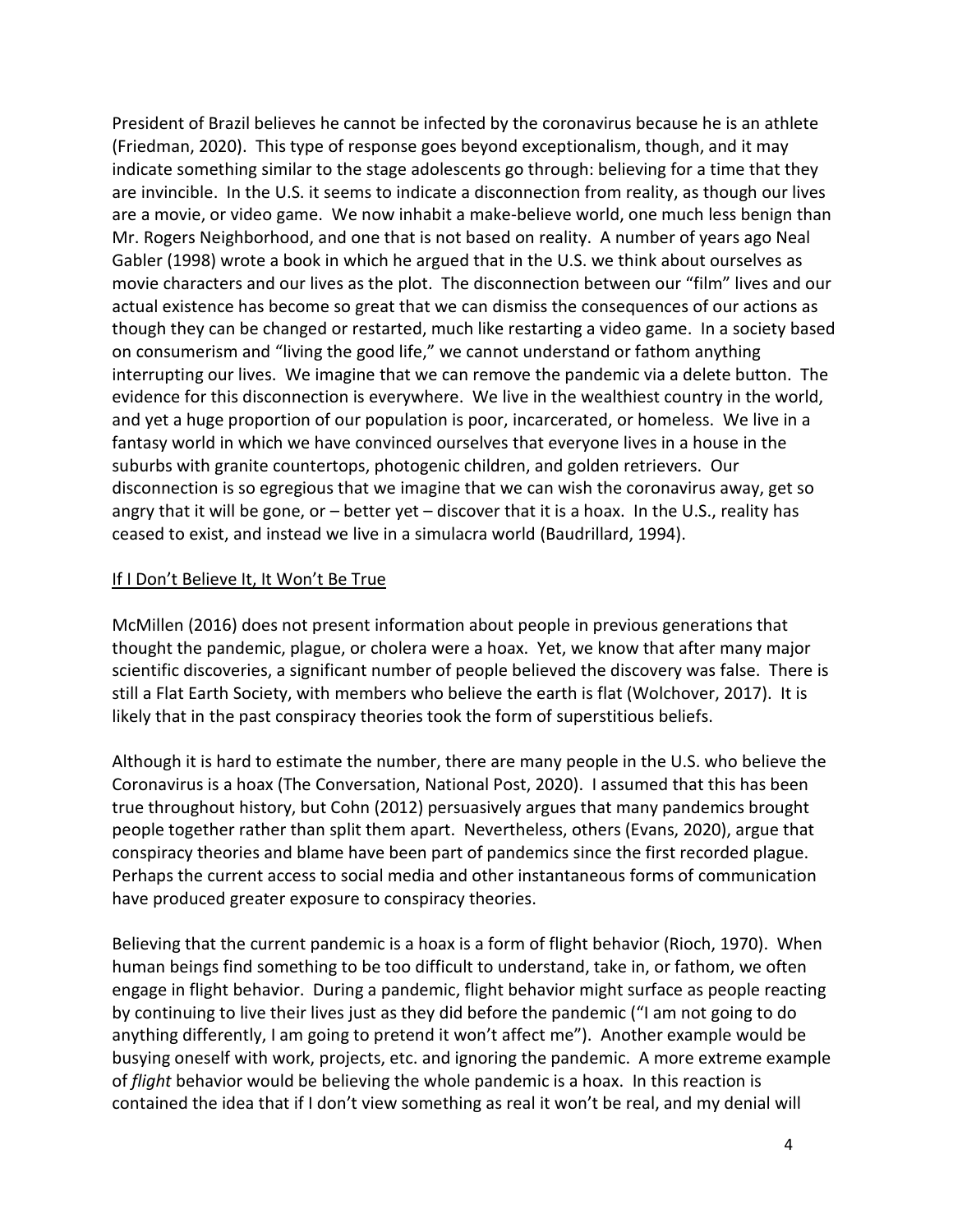prove it does not exist. This is also indicative of magical thinking. Magical thinking is a flight from reality.

## Plague as Punishment

McMillen (2016) provides many past examples of when a plague or pandemic was viewed as evidence of God's punishment of sinful humans. "These earthly explanations for plague's path were subsumed in what most thought was the ultimate cause of the plague: God's wrath" (McMillen, 2016, p. 11). Some important religious leaders today have declared that Covid-19 is the wrath of God (Merritt, 2020).

Sometimes this view of God's punishment was more specific and punished a group that the religious leaders of the time thought was well deserving of God's wrath. One historical example of religious leaders claiming God's wrath for nationalistic purposes is the Pilgrim chronicler William Bradford. Bradford, "…reflecting on a 1633 smallpox epidemic wrote, 'It pleased God to visit these Indians with a great sickness.' As a result, 'God hath hereby cleared our title to this place (p. 33).'" Furthermore, in Roanoke, Virginia, Thomas Hariot reported that the Algonquian thought that 'it was the work of God through our means, and that we by him might kill and slay whom we would without weapons (McMillen, 2016, p. 33).'" We can find similar sentiments today as some religious leaders blame the current pandemic on the increase in homosexuality in the U.S. (Sopelsa, 2020).

## Rebellion

Another response to plagues or pandemics that has been repeated throughout history is angry or rebellious reactions to quarantine or social limitations. McMillen (2016) discusses this in relation to the plague in 1600 in England "In theory, household quarantine of the sick was a good idea; in practice it did little; plague victims disregarded orders to stay put, and there were simply too many of them" (McMillen, 2016, p. 22). More recently, "Some states (1897) instituted compulsory hospitalization—a move some considered an assault on individual liberty for the public good" (p. 79). Thousands of Americans appear to see stay-at-home orders during the pandemic as an assault against their freedom (Bosman, Tavernise, and Baker, 2020). People protesting against stay-at-home orders have taken an ugly turn as rageful protesters in Michigan confronted the State police protecting the legislators at the State Capital (BBC News, 2020). Rebellion against a pandemic is an example of fight behavior. Rather than being able to acknowledge the reality of the pandemic, those who rebel against the quarantine or stay-athome orders choose to *fight* about an issue that is not germane to the pandemic and thereby seek to move attention away from the pandemic. Those who choose this path can flee from dealing with the pandemic and its consequences, and can instead enjoy the fellowship of other angry protesters. This type of diversion no doubt helps the rebels feel free from the confines of the anxiety about the virus.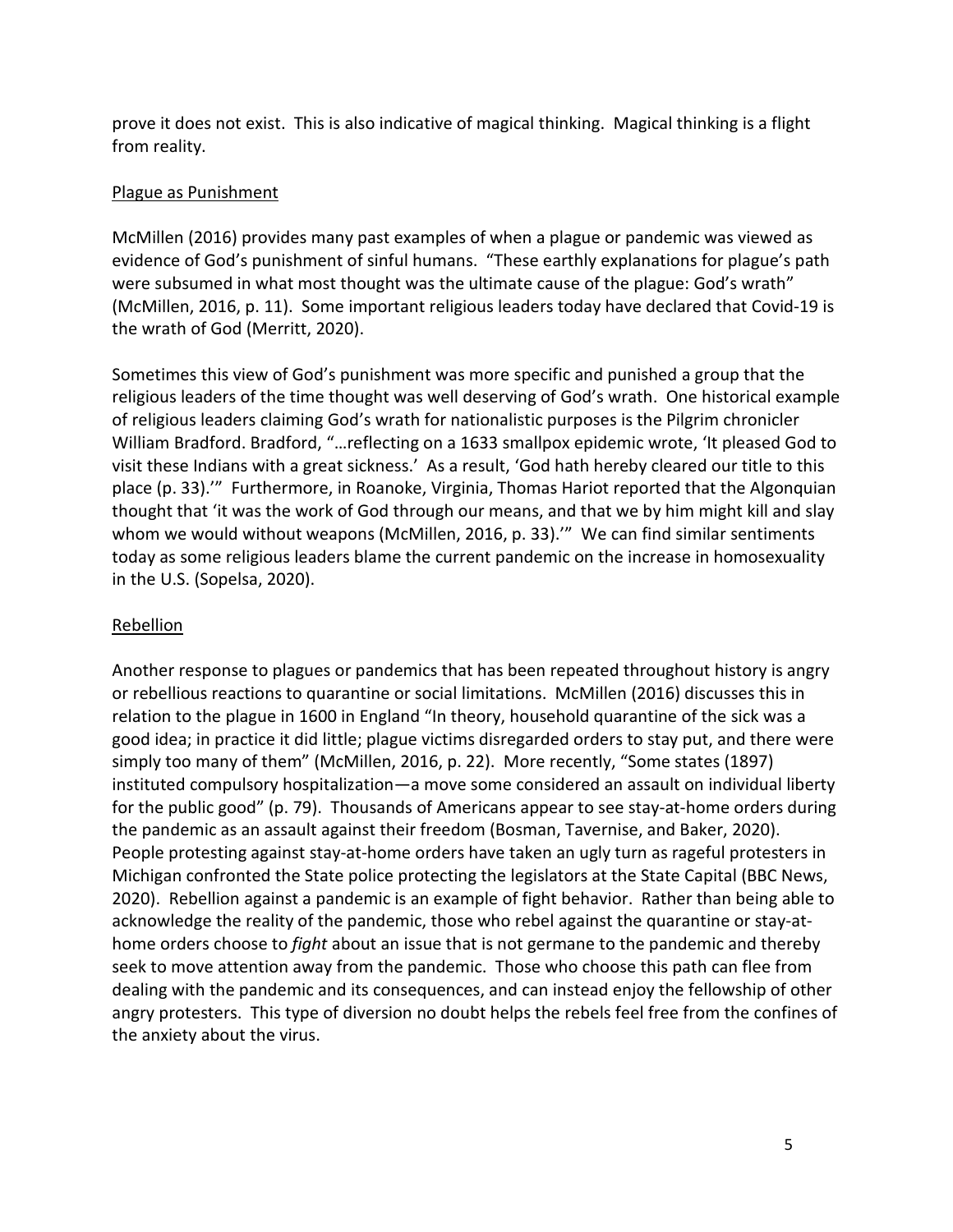#### Death to Science – Long Live Pseudoscience

The assaults against science have become more and more pronounced since Donald Trump took office (Carter, Desikan, & Goldman, 2019). The anger at science and scientists has increased greatly during the pandemic. Fury at the World Health Organization (WHO), and the amount of hate mail and death threats that prominent scientists are receiving as they publicly discuss Covid-19 is an indication of how many in the public see science (Bosman, 2020). One way the public can express its fear and anger is to blame the messenger. Scientists are not responsible for the pandemic, although to hear some critics lambast the scientists, you would think they were. The blame and hatred being expressed towards scientists is an indication of the feelings of impotency, uncertainty and fear that many are feeling in the face of this pandemic. Such anger is another example of *fight* behavior (Rioch, 1970). Rather than acknowledging our vulnerability and fear, we create a fight instead. In this way, for a few minutes, we are able to feel less impotent, less fearful, and more in control. The rage we see expressed in the faces of the men confronting the State Police in Michigan (BBC News, 2020) is a rage born out of displaced impotency and fear. It feels unbearable to us that our lives can be in danger without any warning, and that scientists and the government can do little to protect us from the novel Coronavirus.

Pseudoscience, and miracle cures are frequent occurrences during a pandemic. Influenza – "Not actually having effective treatment did not stop doctors from offering a wide array of 'cures.' The native commissioner in Belingwe, Southern Rhodesia [1933], achieve 'remarkable results' from a combination of mustard plaster, castor oil, brandy, and what he called 'pneumonia mixture.' Others used paraffin and sugar. Confident at first in these remedies, colonial administrators and doctors eventually admitted that Africans saw these 'cures' for what they were: quackery" (McMillen, 2016, p. 97).

# The Poor

Consistent in all the plagues, and pandemics that McMillen describes is that blame is frequently laid at the doors of the poor, and the fact that the poor suffer and die in greater percentages than other groups during pandemics. Crenshaw's (African American Policy Forum, 2020) panel discussions on "What Covid-19 Has Laid Bare," emphasizes the way in which Covid-19 has disproportionally sickened and killed Black Americans and the poor.

Explanations of the cause of pandemics has often been blamed on the "other," or been a time when virulent forms of racism took hold. "For a time, a variety of racial explanations dominated the debate over why TB was increasing. Peoples in the less developed parts of the world—the 'native races' – were virgin soil for TB; they were uniquely racially susceptible; or they had not become 'tubercularized.' Black South Africans, American Indians, and African Americans were most frequently the objects of this way of thinking" (McMillen, 2016, p. 82).

Notably absent in *A Short Introduction to Pandemics* are the ways in which human beings have coped resiliently with pandemics, and the compassion and care that were often present in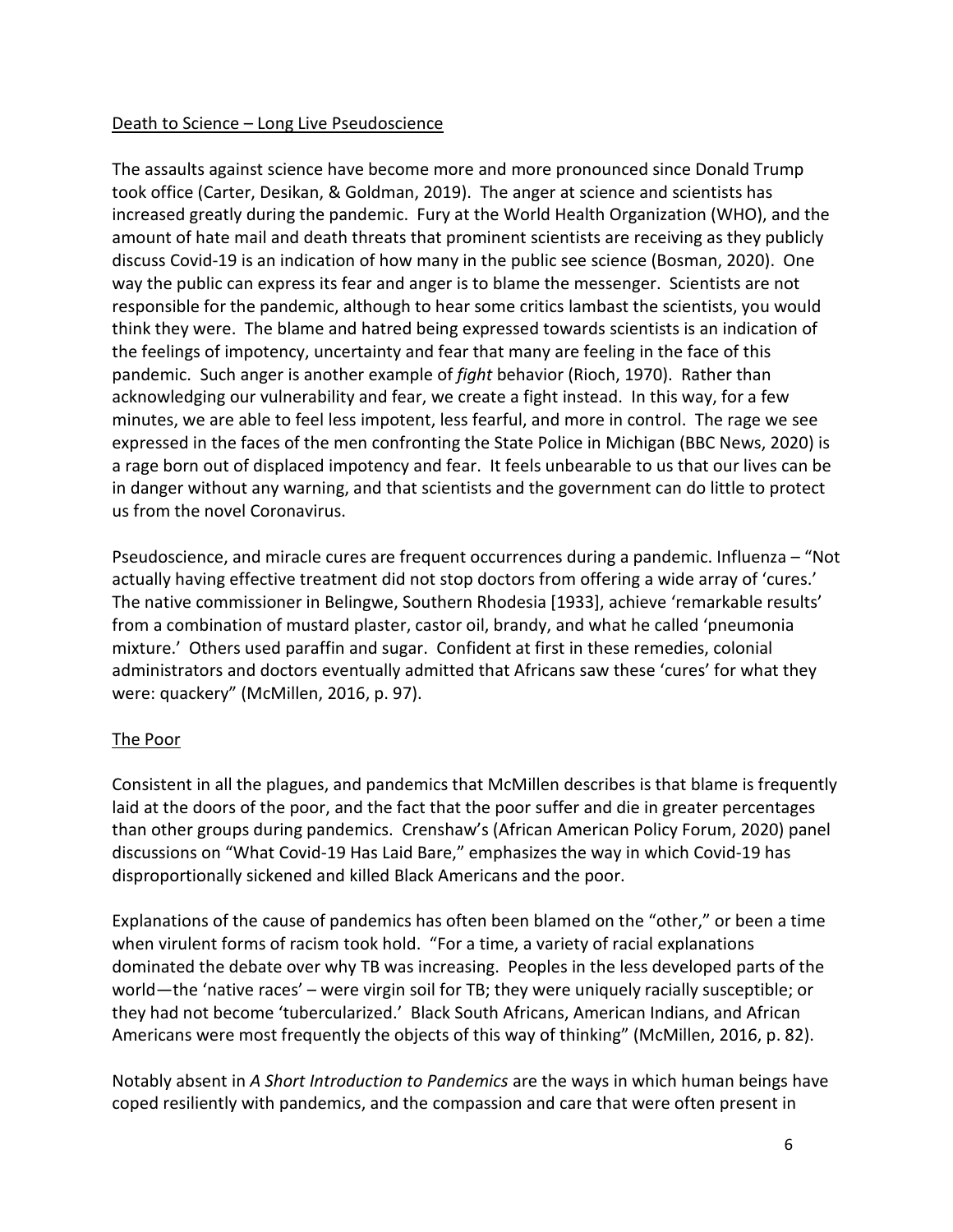families and communities. As noted above, at times plagues brought people together rather than pushed them apart. Unfortunately, McMillen does not discuss the ways in which pandemics rearranged the social order and the ways in which human beings responded with compassion and care.

*A Short Introduction to Pandemics* gives us, in short form, an understanding of how much of the current reaction to the pandemic mirrors reactions to previous ones. We see leaders playing down the importance or severity of the disease; we use flight behavior and magical thinking to escape our fear and anxiety about the disease; we see the pandemic as God's wrath poured out on our enemies; and we rebel against the virus in ways that express our rage against our impotence. The rise and popularity of pseudoscience is not examined in this book and remains an area that needs more exploration. Most of all, though, the book clearly illustrates that throughout history the poor have been the major victims of pandemics. In this sense, pandemics expose our gross inhumanity to those we denigrate and reject. Thus, a pandemic is not only a physical disease, but a disease that has laid bare our emotional poverty.

#### References

African American Policy Forum. (2020, The intersection failures that Covid lays bare. EP 14, Part 5. https://aapf.org/all-episodes

Baudrillard, J. (1994). *Simulacra and simulation*. Ann Arbor, MI: University of Michigan.

BBC News. (2020, May 1). Coronavirus: Armed protesters enter Michigan State House. <https://www.bbc.com/news/world-us-canada-52496514>

Bosman, J. (2020, June 22). Health officials had to face a pandemic. Then came the death threats. *New York Times*. https://www.nytimes.com/2020/06/22/us/coronavirus-healthofficials.html

Bosman, J., Tavernise, S., & Baker, M. (2020, April 24). Why those protesters aren't staying home for coronavirus orders. New York Times. <https://www.nytimes.com/2020/04/23/us/coronavirus-protesters.html>

Carter, J., Desikan, A., & Goldman, G. (2019, May 29). The Trump administration has attacked science 100 times…and continuing. Scientific American. [https://blogs.scientificamerican.com/observations/the-trump-administration-has-attacked](https://blogs.scientificamerican.com/observations/the-trump-administration-has-attacked-science-100-times-and-counting/)[science-100-times-and-counting/](https://blogs.scientificamerican.com/observations/the-trump-administration-has-attacked-science-100-times-and-counting/)

The Conversation. (2020, April 24). 'Coronavirus deniers' say they can prove the pandemic is an elaborate hoax. [https://nationalpost.com/news/now-coronavirus-deniers-are-claiming-that-the](https://nationalpost.com/news/now-coronavirus-deniers-are-claiming-that-the-covid-19-pandemic-is-an-elaborate-hoax)[covid-19-pandemic-is-an-elaborate-hoax](https://nationalpost.com/news/now-coronavirus-deniers-are-claiming-that-the-covid-19-pandemic-is-an-elaborate-hoax)